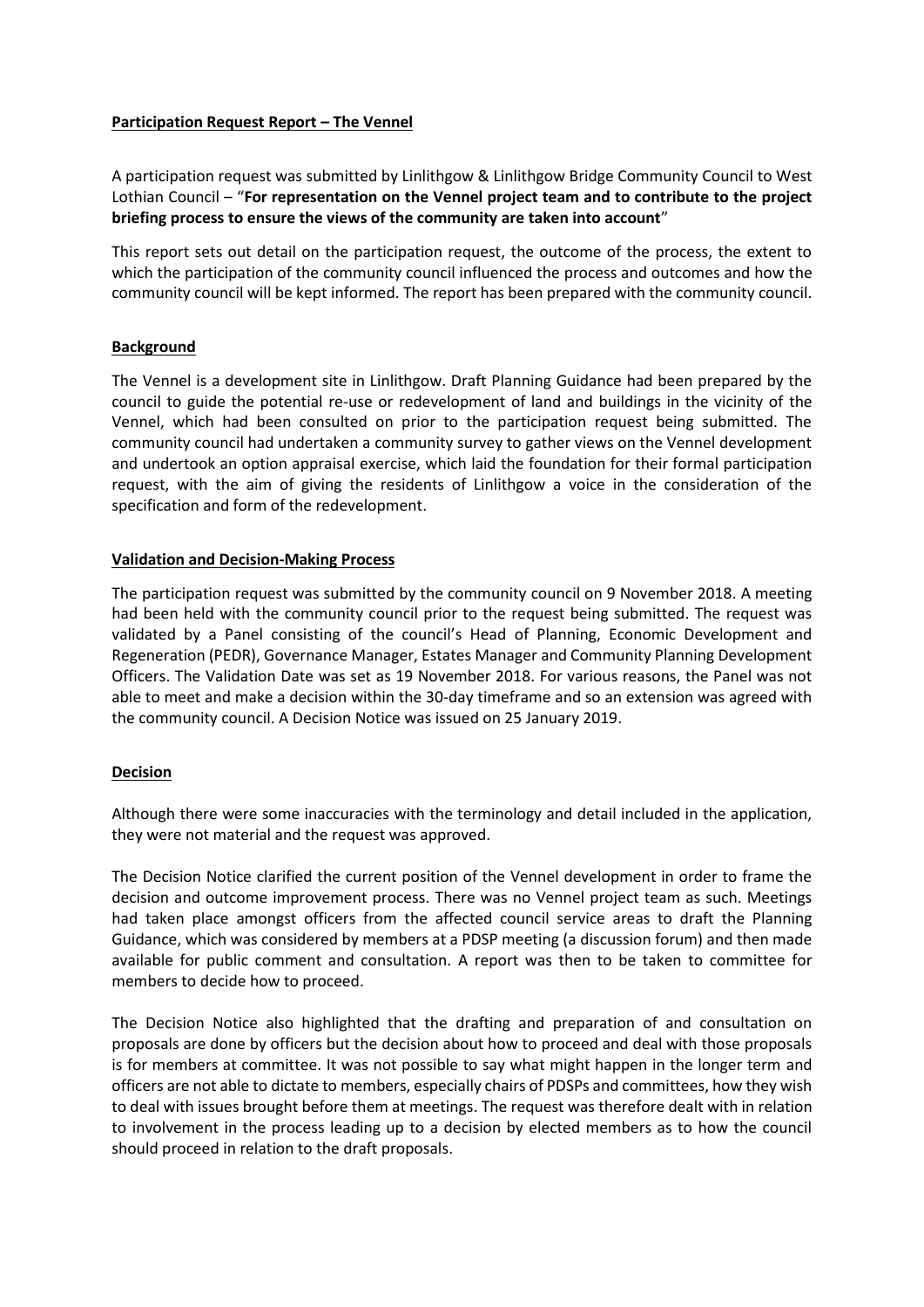## **Outcome Improvement Process**

The following Outcome Improvement Process was agreed and implemented.

- 1. At least one meeting between council officers and the designated representatives of the community council will take place to consider and discuss the community council's response to the council consultation on its draft proposals.
- 2. If judged appropriate further meetings may take place by agreement of the council and the community council.
- 3. Officers will produce a note summarising their views on the community council's proposals and the outcome of the meeting(s) held and the community council will have the opportunity to produce a response.
- 4. Officers will report again to a PDSP meeting. The PDSP report will include the community council's response to the consultation and the note and response referred to in paragraph 3.
- 5. Officers will ensure the community council is aware of the date of the PDSP meeting and is provided with a copy of the report when it is issued to PDSP members.
- 6. Officers will suggest to the PDSP Chair that an invitation is made to the community council to attend the PDSP meeting and take part in the discussion of the officers' report. Officers cannot however guarantee that participation will be permitted, that is a decision for members.
- 7. The resulting committee report will include the note and response referred to in paragraph 3, as well as a note of the PDSP discussion.
- 8. Officers will ensure the community council is aware of the date of the committee meeting and is provided with a copy of the report when it is issued to committee members.
- 9. Officers will ensure that the community council is reminded of its right to request to attend the committee meeting through a deputation request. As with the PDSP stage, officers cannot however guarantee that participation will be permitted, that is a decision for members.
- 10. Once committee has decided how to proceed, officers will revisit the participation request and process and will discuss with the community council if and how ongoing involvement in a further outcome improvement process can be achieved.

Points 1-3 above were all carried out in 2019. The Planning Guidance was reported to PDSP in September 2020 and the community council were in attendance. The guidance was amended to incorporate some comments made by the community council. The Planning Guidance was reported to Council Executive on 6 October 2020, where it was agreed. A deputation was made by a representative of the community council. In relation to point 10, discussion has been held with the community council on ongoing involvement. The council's view is that this request can now be considered closed after being implemented in full.

# **What changed as a result of the participation request**

At the stage the participation request was submitted, the council had declared that the Vennel was surplus to requirements but had not yet decided how to progress. The Planning Guidance was an introduction to an opportunity and not a development brief. No decision was to be taken until committee had accepted the principle of development. Due to the stage at which the participation request was submitted, the request could therefore have limited impact on the decision-making process on how the site would be redeveloped. However, some changes were made to the wording of the development brief to reflect the input of the community council's views.

In response to the participation request, officers did undertake to bring the community council's representation on the draft guidance to the attention of the Development & Transport Policy